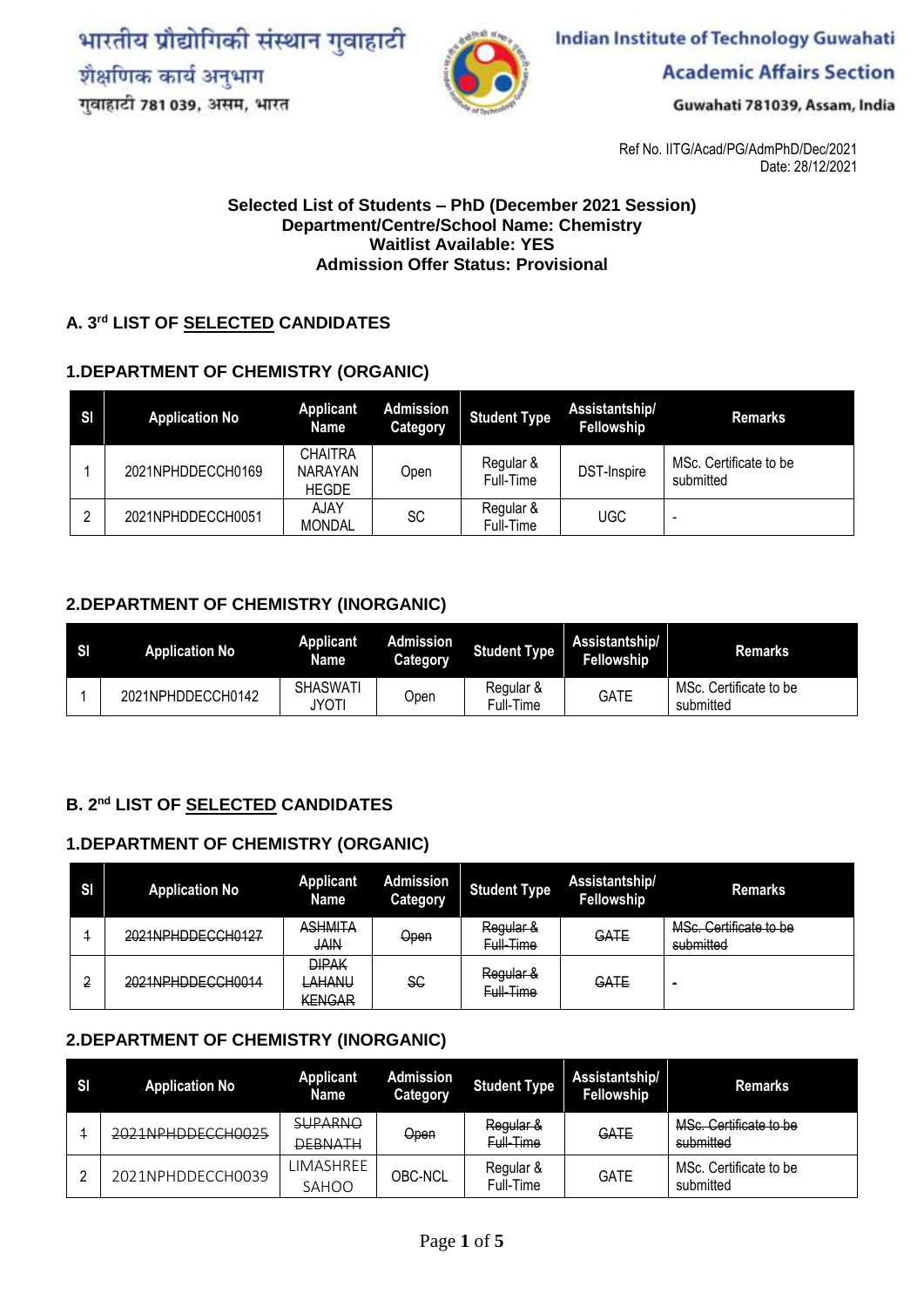## **3. DEPARTMENT OF CHEMISTRY (PHYSICAL)**

| -SI | <b>Application No</b> | Applicant<br>Name               | <b>Admission</b><br>Category | <b>Student Type</b>    | Assistantship/<br>Fellowship | <b>Remarks</b>                      |
|-----|-----------------------|---------------------------------|------------------------------|------------------------|------------------------------|-------------------------------------|
|     | 2021NPHDDFCCH0121     | <b>ANANDITA</b><br><b>MITRA</b> | Open                         | Regular &<br>Full-Time | <b>GATE</b>                  |                                     |
|     | 2021NPHDDECCH0073     | PRIYA<br><b>BHANDARI</b>        | Open                         | Regular &<br>Full-Time | <b>GATE</b>                  | MSc. Certificate to be<br>submitted |

## **C. 1st LIST OF SELECTED CANDIDATES**

## **1.DEPARTMENT OF CHEMISTRY (ORGANIC)**

| SI | <b>Application No</b> | <b>Applicant</b><br><b>Name</b> | <b>Admission</b><br><b>Category</b> | <b>Student Type</b>    | Assistantship/<br>Fellowship | <b>Remarks</b>                                    |
|----|-----------------------|---------------------------------|-------------------------------------|------------------------|------------------------------|---------------------------------------------------|
|    | 2021NPHDDECCH0164     | GAURAV<br><b>SHARMA</b>         | Open                                | Regular &<br>Full-Time | GATE                         | MSc. Marksheet and<br>Certificate to be submitted |
|    | 2021NPHDDECCH0112     | KIRTI                           | SC                                  | Regular &<br>Full-Time | GATE                         | MSc. Certificate to be<br>submitted               |

## **2.DEPARTMENT OF CHEMISTRY (INORGANIC)**

| <b>SI</b> | <b>Application No</b> | <b>Applicant Name</b>                | <b>Admission</b><br><b>Category</b> | <b>Student</b><br><b>Type</b> | Assistantship/<br>Fellowship | <b>Remarks</b>                                                                                       |
|-----------|-----------------------|--------------------------------------|-------------------------------------|-------------------------------|------------------------------|------------------------------------------------------------------------------------------------------|
|           | 2021NPHDDECCH0078     | <b>BRISTI MAINA</b><br><b>DEKA</b>   | Open                                | Regular &<br>Full-Time        | <b>GATE</b>                  | MSc. Marksheet and<br>Certificate to be submitted                                                    |
| 2         | 2021NPHDDECCH0095     | <b>SANTANA</b><br><b>CHAKRABORTY</b> | Open                                | Regular &<br>Full-Time        | GATE                         | MSc. Certificate to be<br>submitted                                                                  |
| 3         | 2021NPHDDECCH0002     | <b>GEETANJALI</b><br><b>DEKA</b>     | Gen-EWS                             | Regular &<br>Full-Time        | <b>GATE</b>                  | Updated Gen-EWS certificate<br>to be submitted                                                       |
| 4         | 2021NPHDDECCH0106     | <b>PRIYA GURUNG</b>                  | OBC-NCL                             | Regular &<br>Full-Time        | <b>GATE</b>                  |                                                                                                      |
| 5         | 2021NPHDDECCH0146     | SAYARI DEWAN                         | OBC-NCL                             | Regular &<br>Full-Time        | GATE                         | MSc. Marksheet and<br>Certificate to be submitted.<br>Updated OBC-NCL certificate<br>to be submitted |

## **3. DEPARTMENT OF CHEMISTRY (PHYSICAL)**

| <b>SI</b> | <b>Application No</b> | <b>Applicant</b><br><b>Name</b>      | <b>Admission</b><br>Category | <b>Student</b><br>Type            | Assistantship/<br>Fellowship | <b>Remarks</b>                                                                                    |
|-----------|-----------------------|--------------------------------------|------------------------------|-----------------------------------|------------------------------|---------------------------------------------------------------------------------------------------|
|           | 2021NPHDDECCH0069     | <b>ABHAY</b><br><b>KUMAR</b>         | Open                         | Regular &<br>Full-Time            | JRF(NET)<br><b>UGC</b>       | MSc. Certificate to be submitted                                                                  |
| 2         | 2021NPHDDECCH0178     | <b>SAILENDRA</b><br><b>PRADHAN</b>   | Open                         | Regular &<br><del>Full-Time</del> | JRF(NET)<br><b>CSIR</b>      |                                                                                                   |
|           | 2021NPHDDECCH0131     | <b>VARSHA</b><br><b>KUMARI</b>       | OBC-NCL                      | Regular &<br>Full-Time            | <b>GATE</b>                  | MSc. Marksheet and Certificate to be<br>submitted. Updated OBC-NCL<br>certificate to be submitted |
| 4         | 2021NPHDDECCH0089     | <b>TUSHARKANT</b><br><b>ICHAGUTU</b> | ST                           | Regular &<br>Full-Time            | JRF(NET)<br>CSIR             |                                                                                                   |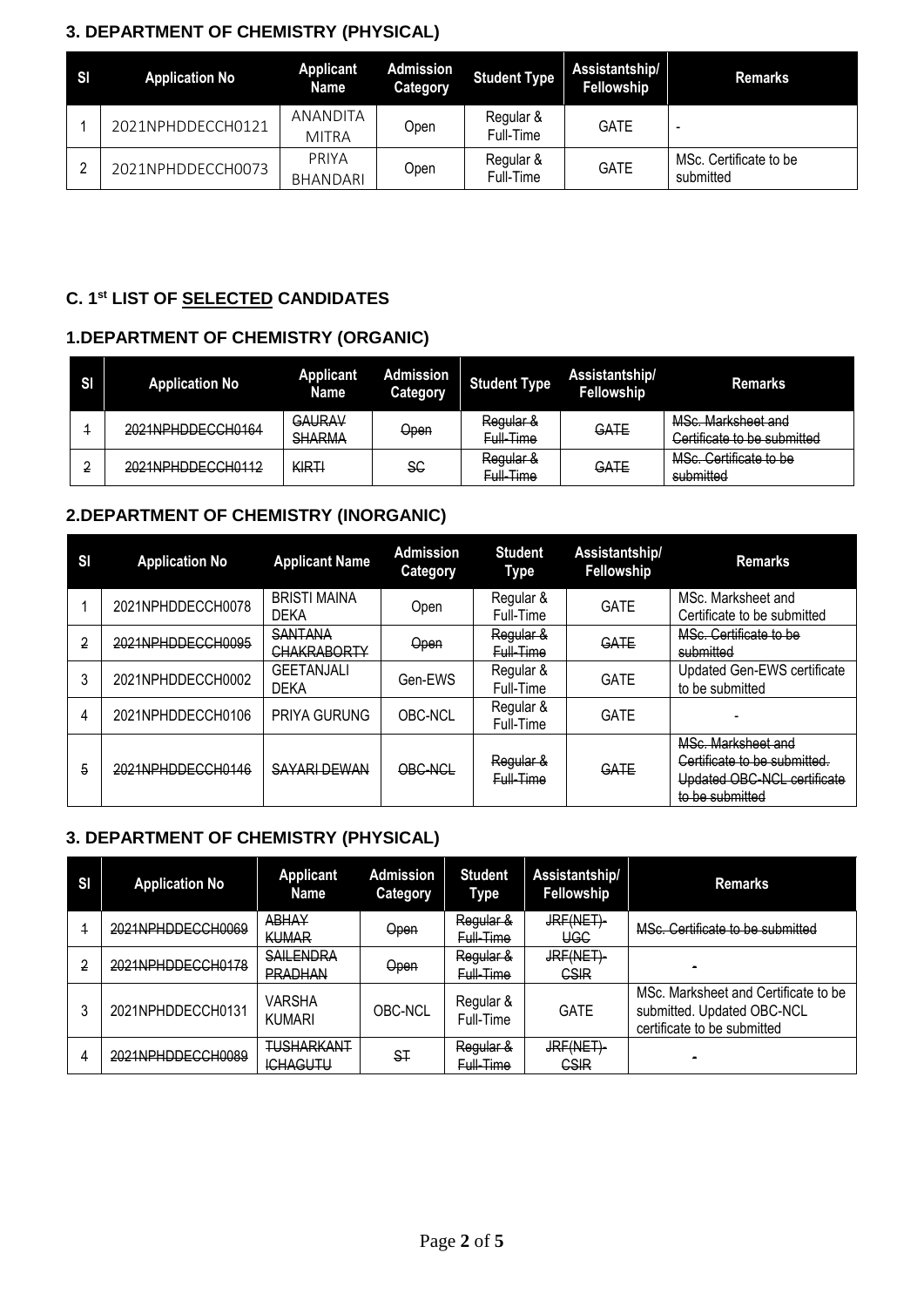#### **D. LIST OF WAIT LISTED CANDIDATES**

**(Based on the vacancies from the selected candidates, candidates in the respective categories from the following list will be considered)**

## **1. DEPARTMENT OF CHEMISTRY (ORGANIC)**

| SI | App_No            | <b>Applicant Name</b>                    | <b>Student Type</b>    | Assistantship/<br>Fellowship | <b>Remarks</b>                                                                                                | <b>Admission</b><br><b>Offer Status</b> |
|----|-------------------|------------------------------------------|------------------------|------------------------------|---------------------------------------------------------------------------------------------------------------|-----------------------------------------|
| 1  | 2021NPHDDECCH0157 | <b>DEEPAK YADAV</b>                      | Regular &<br>Full-Time | <b>GATE</b>                  | MSc. Certificate to<br>be submitted                                                                           | <b>Wait List</b>                        |
| 2  | 2021NPHDDECCH0047 | RASHMI RATNAKAR<br>CHODANKAR             | Regular &<br>Full-Time | <b>GATE</b>                  |                                                                                                               | <b>Wait List</b>                        |
| 3  | 2021NPHDDECCH0067 | <b>SRIJITA BASU</b>                      | Regular &<br>Full-Time | <b>GATE</b>                  | MSc. Certificate to<br>be submitted                                                                           | <b>Wait List</b>                        |
| 4  | 2021NPHDDECCH0030 | <b>PRATIBHA</b>                          | Regular &<br>Full-Time | <b>GATE</b>                  | MSc. Marksheet<br>and Certificate to<br>be submitted                                                          | <b>Wait List</b>                        |
| 5  | 2021NPHDDECCH0043 | SWAGATA CHOUDHURY                        | Regular &<br>Full-Time | <b>GATE</b>                  |                                                                                                               | <b>Wait List</b>                        |
| 6  | 2021NPHDDECCH0015 | SOUMYA KONER                             | Regular &<br>Full-Time | <b>UGC</b>                   |                                                                                                               | <b>Wait List</b>                        |
| 7  | 2021NPHDDECCH0010 | NISHKANT MALKOTI                         | Regular &<br>Full-Time | <b>UGC</b>                   | MSc. Certificate to<br>be submitted                                                                           | <b>Wait List</b>                        |
| 8  | 2021NPHDDECCH0041 | SOUVIK MAJUMDER                          | Regular &<br>Full-Time | <b>GATE</b>                  | MSc. Certificate to<br>be submitted                                                                           | <b>Wait List</b>                        |
| 9  | 2021NPHDDECCH0098 | <b>SAPNA</b>                             | Regular &<br>Full-Time | <b>GATE</b>                  | MSc. Certificate to<br>be submitted                                                                           | Wait List                               |
| 10 | 2021NPHDDECCH0101 | <b>KUSH MANDAL</b>                       | Regular &<br>Full-Time | <b>GATE</b>                  | MSc. Certificate to<br>be submitted                                                                           | <b>Wait List</b>                        |
| 11 | 2021NPHDDECCH0155 | <b>DIVY MEENA</b>                        | Regular &<br>Full-Time | <b>UGC</b>                   | MSc. Marksheet<br>and Certificate to<br>be submitted                                                          | Wait List                               |
| 12 | 2021NPHDDECCH0118 | ABHRAJYOTI GHOSH                         | Regular &<br>Full-Time | <b>GATE</b>                  |                                                                                                               | Wait List                               |
| 13 | 2021NPHDDECCH0038 | SUNIDHI SINGH                            | Regular &<br>Full-Time | <b>GATE</b>                  | <b>Updated EWS</b><br>certificate to be<br>submitted. MSc.<br>certificate to be<br>submitted.                 | <b>Wait List</b>                        |
| 14 | 2021NPHDDECCH0107 | SUCHETA MONDAL                           | Regular &<br>Full-Time | <b>GATE</b>                  | MSc. certificate to<br>be submitted                                                                           | <b>Wait List</b>                        |
| 15 | 2021NPHDDECCH0016 | PRIYANKA DEY                             | Regular &<br>Full-Time | <b>GATE</b>                  |                                                                                                               | Wait List                               |
| 16 | 2021NPHDDECCH0106 | PRIYA GURUNG                             | Regular &<br>Full-Time | <b>GATE</b>                  |                                                                                                               | <b>Wait List</b>                        |
| 17 | 2021NPHDDECCH0022 | <b>ARUN KUMAR</b>                        | Regular &<br>Full-Time | <b>UGC</b>                   | <b>Updated EWS</b><br>certificate to be<br>submitted. MSc.<br>Marksheet and<br>Certificate to be<br>submitted | <b>Wait List</b>                        |
| 18 | 2021NPHDDECCH0167 | <b>MONIKA</b>                            | Regular &<br>Full-Time | <b>GATE</b>                  | Updated OBC-NCL<br>certificate to be<br>submitted. MSc.<br>Certificate to be<br>submitted                     | <b>Wait List</b>                        |
| 19 | 2021NPHDDECCH0006 | <b>ABHIJIT MONDAL</b>                    | Regular &<br>Full-Time | <b>GATE</b>                  | <b>Updated EWS</b><br>certificate to be<br>submitted                                                          | <b>Wait List</b>                        |
| 20 | 2021NPHDDECCH0152 | <b>SUBHAM SUBHADARSI</b><br><b>SWAIN</b> | Regular &<br>Full-Time | <b>UGC</b>                   | MSc. Marksheet to<br>be submitted                                                                             | <b>Wait List</b>                        |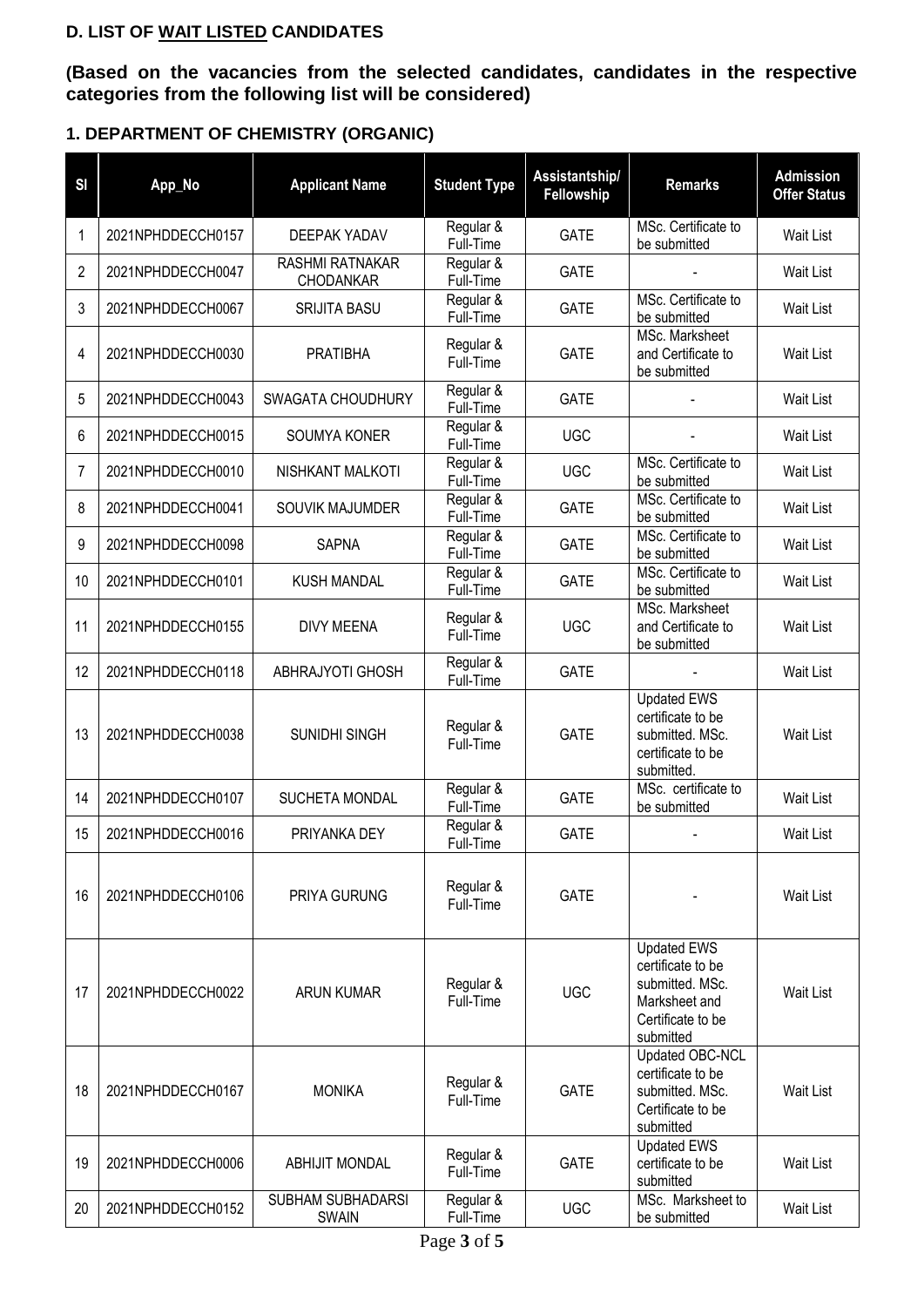| <b>SI</b> | App_No            | <b>Applicant Name</b>                 | <b>Student Type</b>    | Assistantship/<br><b>Fellowship</b> | <b>Remarks</b>                                                                            | <b>Admission</b><br><b>Offer Status</b> |
|-----------|-------------------|---------------------------------------|------------------------|-------------------------------------|-------------------------------------------------------------------------------------------|-----------------------------------------|
| 21        | 2021NPHDDECCH0049 | NARENDRA PRASAD<br><b>SAHOO</b>       | Regular &<br>Full-Time | <b>GATE</b>                         | Updated OBC-NCL<br>certificate to be<br>submitted. MSc.<br>Certificate to be<br>submitted | Wait List                               |
| 22        | 2021NPHDDECCH0144 | <b>RAVINKUMAR</b><br>SUNILBHAI VALAND | Regular &<br>Full-Time | <b>GATE</b>                         |                                                                                           | Wait List                               |
| 23        | 2021NPHDDECCH0102 | <b>AMRITA MAITY</b>                   | Regular &<br>Full-Time | <b>GATE</b>                         | MSc. Certificate to<br>be submitted                                                       | Wait List                               |
| 24        | 2021NPHDDECCH0134 | SHAMSHAD<br><b>HAJIMALANG MULLA</b>   | Regular &<br>Full-Time | <b>GATE</b>                         | MSc. Certificate to<br>be submitted                                                       | Wait List                               |
| 25        | 2021NPHDDECCH0029 | RAVINDRA KUMAR<br><b>KUMHAR</b>       | Regular &<br>Full-Time | <b>UGC</b>                          | MSc. Marksheet<br>and Certificate to<br>be submitted                                      | <b>Wait List</b>                        |
| 26        | 2021NPHDDECCH0039 | LIMASHREE SAHOO                       | Regular &<br>Full-Time | <b>GATE</b>                         | MSc. Certificate to<br>be submitted                                                       | Wait List                               |
| 27        | 2021NPHDDECCH0090 | <b>ABHIPSA GHOSH</b>                  | Regular &<br>Full-Time | <b>GATE</b>                         | MSc. Certificate to<br>be submitted                                                       | Wait List                               |
| 28        | 2021NPHDDECCH0018 | <b>AMAN SHARMA</b>                    | Regular &<br>Full-Time | <b>GATE</b>                         | MSc. Certificate to<br>be submitted                                                       | Wait List                               |
| 29        | 2021NPHDDECCH0082 | AMRENDRA NATH                         | Regular &<br>Full-Time | <b>GATE</b>                         |                                                                                           | Wait List                               |

# **2. DEPARTMENT OF CHEMISTRY (INORGANIC)**

| <b>SI</b> | App_No            | <b>Applicant Name</b>                     | <b>Student</b><br><b>Type</b> | Assistantship/<br>Fellowship | <b>Remarks</b>                                                                                              | <b>Admission</b><br><b>Offer Status</b> |
|-----------|-------------------|-------------------------------------------|-------------------------------|------------------------------|-------------------------------------------------------------------------------------------------------------|-----------------------------------------|
| 1         | 2021NPHDDECCH0118 | ABHRAJYOTI GHOSH                          | Regular &<br>Full-Time        | <b>GATE</b>                  |                                                                                                             | <b>Wait List</b>                        |
| 2         | 2021NPHDDECCH0143 | CHIRANJIT PRADHAN                         | Regular &<br>Full-Time        | <b>UGC</b>                   | MSc. Certificate to<br>be submitted                                                                         | Wait List                               |
| 3         | 2021NPHDDECCH0012 | <b>ASHA</b>                               | Regular &<br>Full-Time        | <b>GATE</b>                  | MSc. Certificate to<br>be submitted                                                                         | Wait List                               |
| 4         | 2021NPHDDECCH0123 | SHRUTHI D                                 | Regular &<br>Full-Time        | <b>GATE</b>                  |                                                                                                             | <b>Wait List</b>                        |
| 5         | 2021NPHDDECCH0147 | ABHAYKUMAR RAJKUMAR<br><b>VISHWAKARMA</b> | Regular &<br>Full-Time        | <b>GATE</b>                  | MSc. Certificate to<br>be submitted                                                                         | Wait List                               |
| 6         | 2021NPHDDECCH0008 | RAJIL ASATI                               | Regular &<br>Full-Time        | <b>GATE</b>                  | MSc. marksheet<br>to be submitted                                                                           | <b>Wait List</b>                        |
| 7         | 2021NPHDDECCH0072 | <b>SUMANTA MONDAL</b>                     | Regular &<br>Full-Time        | <b>GATE</b>                  | MSc. Certificate to<br>be submitted                                                                         | Wait List                               |
| 8         | 2021NPHDDECCH0131 | <b>VARSHA KUMARI</b>                      | Regular &<br>Full-Time        | <b>GATE</b>                  | Updated OBC-<br>NCL certificate to<br>be submitted.<br>MSc. Marksheet<br>and Certificate to<br>be submitted | Wait List                               |
| 9         | 2021NPHDDECCH0157 | DEEPAK YADAV                              | Regular &<br>Full-Time        | <b>GATE</b>                  | Updated OBC-<br>NCL certificate to<br>be submitted.<br>MSc. Certificate to<br>be submitted                  | Wait List                               |
| 10        | 2021NPHDDECCH0173 | PABITRA KUMAR NAYAK                       | Regular &<br>Full-Time        | <b>GATE</b>                  |                                                                                                             | Wait List                               |
| 11        | 2021NPHDDECCH0134 | SHAMSHAD HAJIMALANG<br><b>MULLA</b>       | Regular &<br>Full-Time        | <b>GATE</b>                  | MSc. Certificate to<br>be submitted                                                                         | <b>Wait List</b>                        |